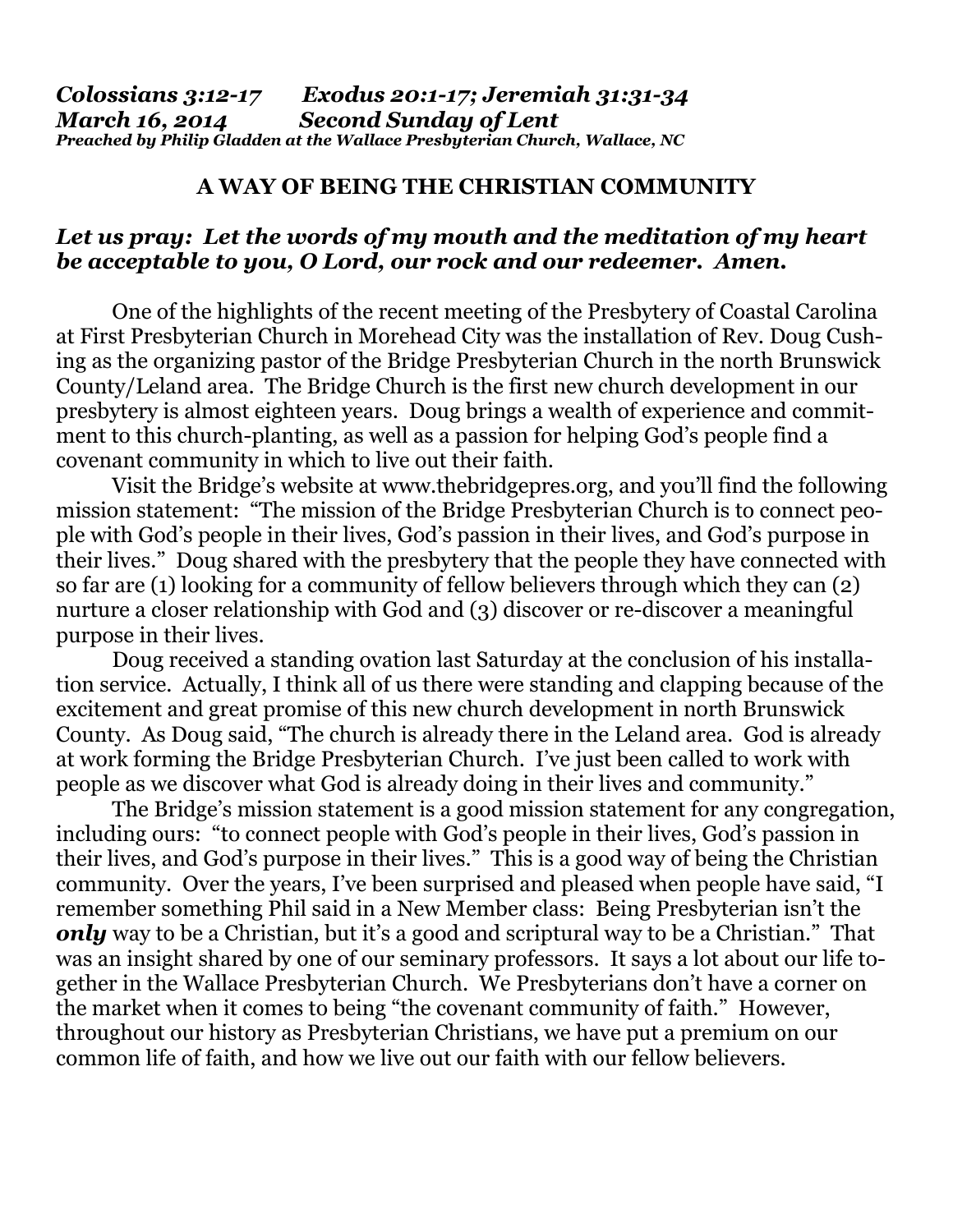Our Presbyterian *Book of Order* has this to say about our mutual relationship as part of the Body of Christ: "*The polity of the Presbyterian Church (U.S.A.) presupposes the fellowship of women, men, and children united in covenant relationship with one another and with God through Jesus Christ. The organization rests on the fellowship and is not designed to work without trust and love.*" (G-1.0102)

 In a sense, that's another way of saying, "You shall have no other gods before me . . . you shall not make for yourself an idol . . . you shall not make wrongful use of the name of the Lord your God . . . remember the sabbath day, and keep it holy . . . honor your father and your mother . . . you shall not murder . . . you shall not commit adultery . . . you shall not steal . . . you shall not bear false witness against your neighbor . . . you shall not covet."

The negative ("you shall not  $\dots$ ") implies the positive ("you shall.  $\dots$ "), as we heard from Colossians: "clothe yourselves with compassion, kindness, humility, meekness, and patience . . . bear with one another . . . forgive each other . . . clothe yourselves with love . . . let the peace of Christ rule in your hearts. . . let the word of Christ dwell in you richly . . . admonish one another in all wisdom . . . with gratitude sing psalms, hymns, and spiritual songs to God . . . whatever you do, in word or deed, do everything in the name of the Lord Jesus, giving thanks to God the Father through him."

 Someone recently said the Ten Commandments are shaped like a cross. There is our vertical relationship with God (in the first four commandments) and our horizontal relationship with one another (in the last six commandments). You can't separate the four from the six. Oh, you can try to do that, but scripture itself tells us we're only fooling ourselves when we do that: "Those who say, 'I love God,' and hate their brothers or sisters, are liars; for those who do not love a brother or sister whom they have seen, cannot love God whom they have not seen. The commandment we have from him is this: those who love God must love their brothers and sisters also." (1 John 4:20-21)

 What the Ten Commandments and the letter to the Colossians and the first letter of John are all telling us, is something Presbyterians hold dear: Faith is always personal, but never private. When God calls us to faith, God calls us to relationship, not just with him, but with our fellow Christians. That's why God says, in effect, up there on Mt. Sinai, "This is how I want you to live as my people — not just as individuals trying to lead a good life, but as a community of believers who seek to follow my way in your lives."

 In an interview in *Christianity Today*, Jim Wallis, the long-time publisher of the Christian magazine, *Sojourners*, talked about his understanding of an always personal, but never private, faith. He said, "I was raised in a very evangelical church, but when I became aware of the racism in our city and wanted to do something about it, I was told, 'Jim, you have to understand that Christianity has nothing to do with racism. That's political. And our faith is personal.' That's when I left the church and joined the Civil Rights Movement. God is personal but never private. God knows everything about us and wants a relationship anyway. Why? To sign us up for his purposes in the world. I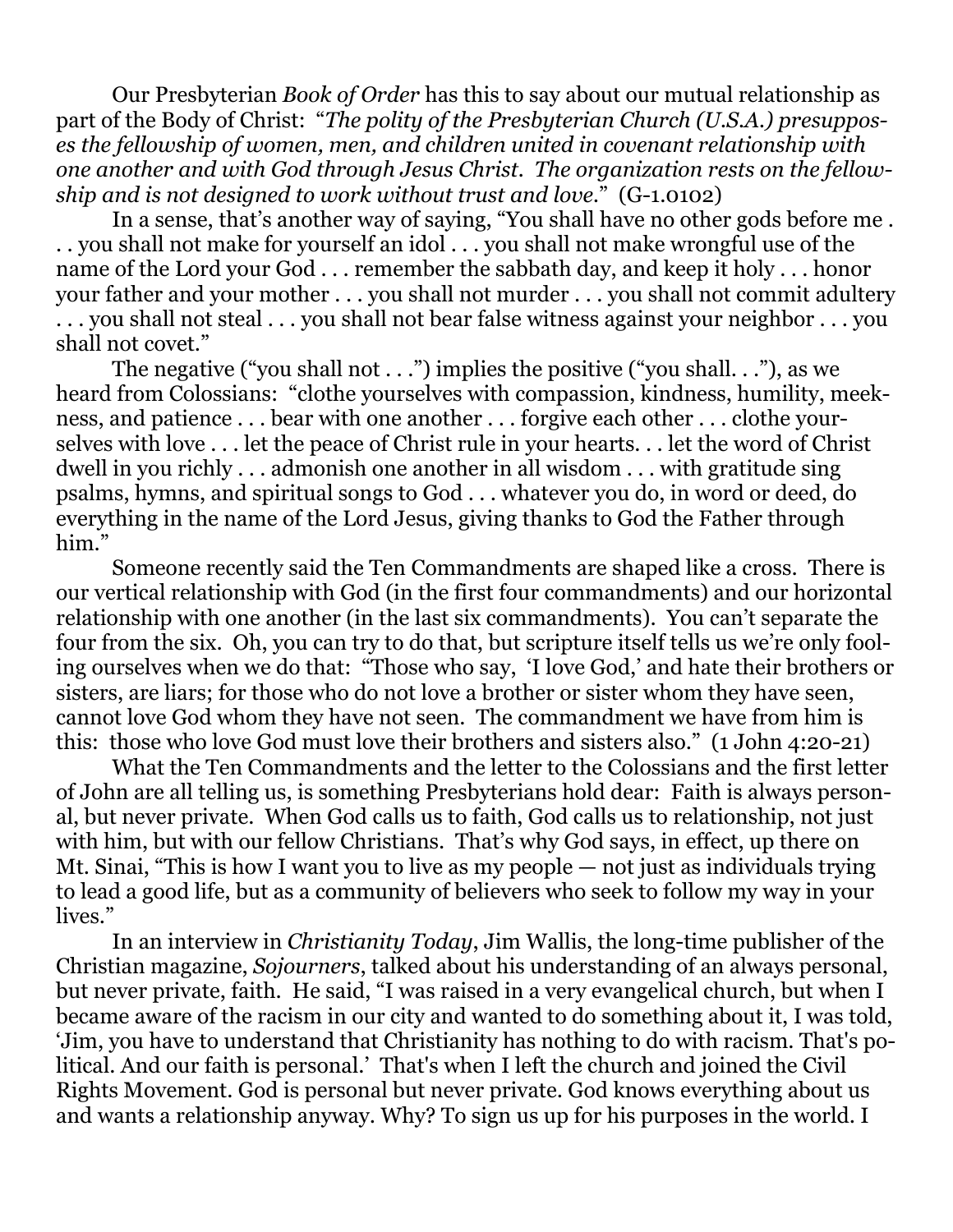didn't hear that as a kid. I heard about me and the Lord, not about God's purpose for the world."1

 So, how do we discover God's purpose for the world and our place in God's purpose? Many years ago, I led a Bible study on Psalm 19 about God's law: "The law of the Lord is perfect, reviving the soul; the decrees of the Lord are sure, making wise the simple; the precepts of the Lord are right, rejoicing the heart; the commandment of the Lord is clear, enlightening the eyes; the fear of the Lord is pure, enduring forever; the ordinances of the Lord are true and righteous altogether. More to be desired are they than gold, even much fine gold; sweeter also than honey, and drippings of the honeycomb." (Psalm 19:7-10)

 As we talked about Psalm 19, I asked, "Why should we follow God's law?" To be honest, I was "fishing" for a certain answer; something along the lines of "Because we're thankful for God has done for us" or "Because God wants us to live a certain way as his people." I wasn't prepared for the answer one person gave: "So we won't go to hell!"

 I suppose that's an honest answer, but I'm not sure it's the first and foremost motivation for trying to live in sync with God's purposes for our lives and for this world. Think about it this way. Why do you follow the traffic laws? Is it so you won't get a ticket, have to pay a fine, get points on your insurance, or lose your license? What if you knew you wouldn't get caught? Would the laws still matter to you? Or, do you follow the traffic laws because you know there's something bigger at stake than just your own well-being and clean driving record? What about the safety of the community as a whole? What about the well-being of your fellow citizens? What about the sense of order and safety that obeying the traffic laws helps to create?

 All of the scripture verses I have quoted this morning about "being the Christian community" have something in common. The call to live a certain way in a community of believers begins with what God has already done for us. Listen:

 \* before God's people were given the Ten Commandments, they were reminded, "I am the Lord your God, who brought you out of the land of Egypt, out of the house of slavery."

 \* before Jeremiah tells God's people about the "new covenant written on their hearts," he preaches the word of the Lord to them, "It will not be like the covenant that I made with their ancestors when I took them by the hand to bring them out of the land of Egypt."

 $*$  when Paul describes for the Colossian Christians what a new life in Christ looks like, he says, "As God's chosen ones, holy and beloved . . . just as the Lord has forgiven you."

 \* before John instructs the Christians in his community of faith that "those who love God must love their brothers and sisters also," he reminds them, "We love because [God] first loved us." (1 John 4:19)